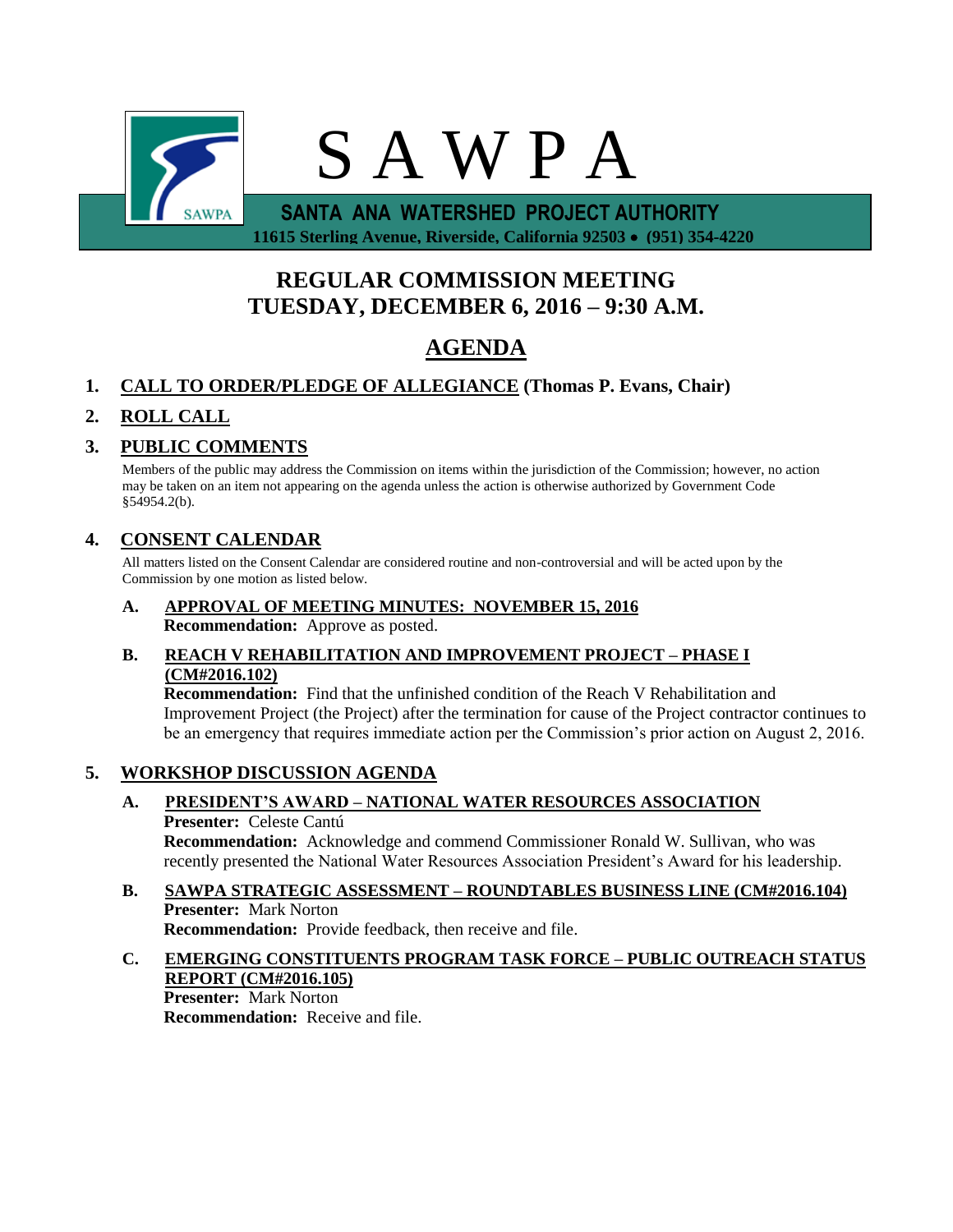## **D. SOUTHERN CALIFORNIA COSTAL WATER RESEARCH PROJECT – FACILITIES TOUR**

**Presenter:** Celeste Cantú **Recommendation:** Discuss December 20 Commission meeting and SCCWRP facilities tour.

#### r **6. NEW BUSINESS**

#### **A. BIENNIAL ELECTION OF COMMISSION OFFICERS (CM#2016.106) Presenter:** Celeste Cantú **Recommendation:** For purposes of the upcoming biennial election of Commission Officers, conduct the election on January 17, 2017.

### **7. INFORMATIONAL REPORTS**

**Recommendation:** Receive and file the following oral/written reports/updates.

### **A. GENERAL MANAGER'S REPORT**

#### **B. CHAIR'S COMMENTS/REPORT**

#### **C. COMMISSIONERS' COMMENTS**

### **D. COMMISSIONERS' REQUEST FOR FUTURE AGENDA ITEMS**

#### **8. CLOSED SESSION**

### **A. CONFERENCE WITH LEGAL COUNSEL – EXISTING LITIGATION PURSUANT TO GOVERNMENT CODE SECTION 54956.9(d)(1)**

Name of Case: Spiniello Companies v. Charles King Company, Inc., Santa Ana Watershed Project Authority, The Ohio Casualty Insurance Company (Superior Court of Los Angeles BC616589)

## **9. ADJOURNMENT**

#### **PLEASE NOTE:**

Americans with Disabilities Act: Meeting rooms are wheelchair accessible. If you require any special disability related accommodations to participate in this meeting, please contact (951) 354-4220 or kberry@sawpa.org. 48-hour notification prior to the meeting will enable staff to make reasonable arrangements to ensure accessibility for this meeting. Requests should specify the nature of the disability and the type of accommodation requested. Materials related to an item on this agenda submitted to the Commission after distribution of the agenda packet are available for public inspection during

normal business hours at the SAWPA office, 11615 Sterling Avenue, Riverside, and available a[t www.sawpa.org,](http://www.sawpa.org/) subject to staff's ability to post documents prior to the meeting.

#### **Declaration of Posting**

I, Kelly Berry, Clerk of the Board of the Santa Ana Watershed Project Authority declare that on Wednesday, November 30, 2016, a copy of this agenda has been uploaded to the SAWPA website a[t www.sawpa.org](http://www.sawpa.org/) and posted in SAWPA's office at 11615 Sterling Avenue, Riverside, California.  $\sqrt{s}$ 

\_\_\_\_\_\_\_\_\_\_\_\_\_\_\_\_\_\_\_\_\_\_\_\_\_\_\_\_\_\_\_\_\_\_\_\_\_\_\_ Kelly Berry, CMC